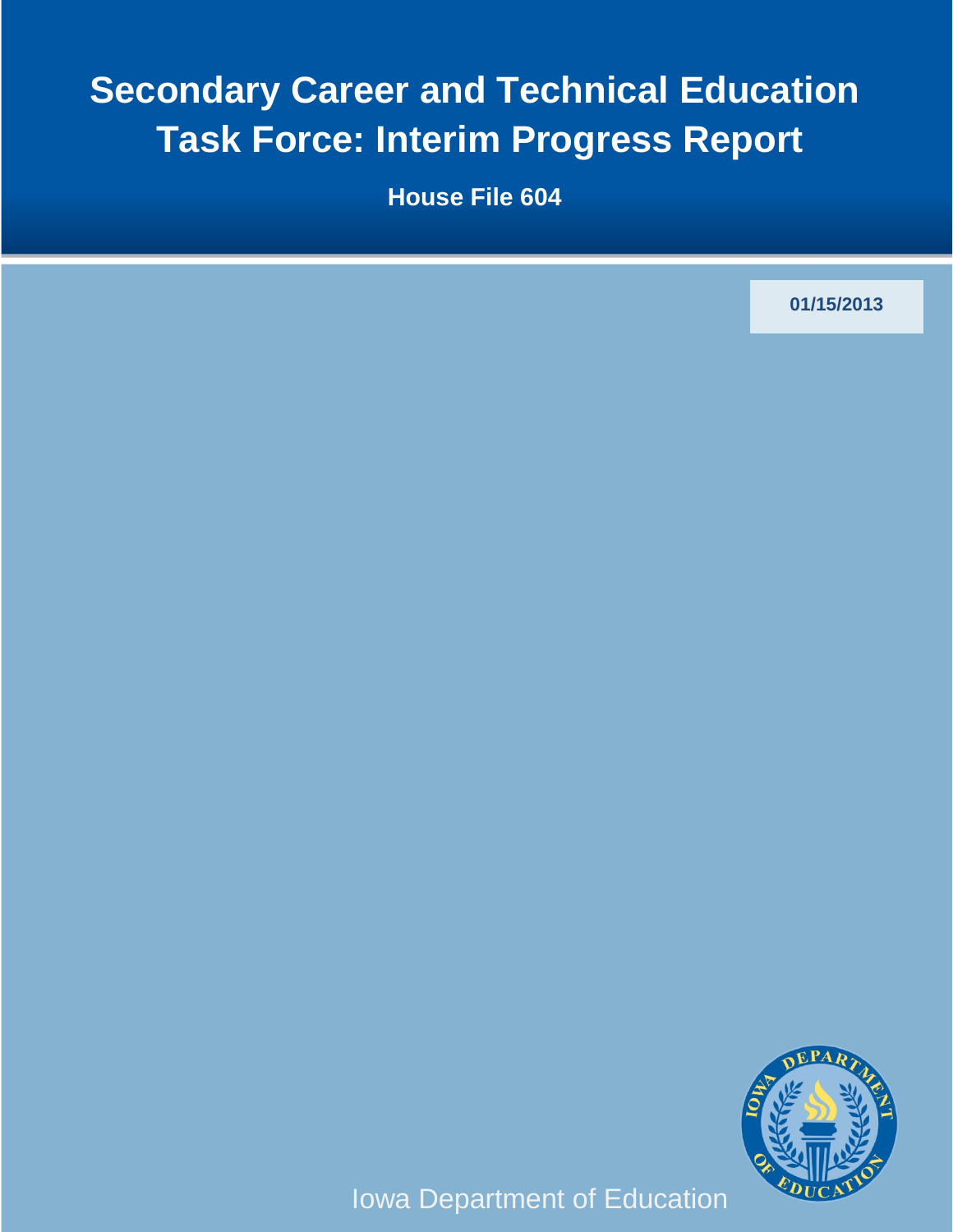#### **Iowa Department of Education**

Grimes State Office Building Des Moines, IA 50319-0146

#### **State Board of Education**

Rosie Hussey, President, Clear Lake Charles C. Edwards, Jr., Vice President, Des Moines Diane Crookham-Johnson, Oskaloosa Sister Jude Fitzpatrick, West Des Moines Michael Knedler, Council Bluffs Valorie Kruse, Sioux City Mike May, Spirit Lake Max Phillips, Woodward LaMetta Wynn, Clinton Edgar Thornton, Student Member, Iowa City



#### **Administration**

Brad Buck, Director and Executive Officer of the State Board of Education

It is the policy of the Iowa Department of Education not to discriminate on the basis of race, creed, color, sexual orientation, gender identity, national origin, sex, disability, religion, age, political party affiliation, or actual or potential parental, family or marital status in its programs, activities, or employment practices as required by the Iowa Code sections 216.9 and 256.10(2), Titles VI and VII of the Civil Rights Act of 1964 (42 U.S.C. § 2000d and 2000e), the Equal Pay Act of 1973 (29 U.S.C. § 206, *et seq*.), Title IX (Educational Amendments, 20 U.S.C.§§ 1681 – 1688), Section 504 (Rehabilitation Act of 1973, 29 U.S.C. § 794), and the Americans with Disabilities Act (42 U.S.C. § 12101, *et seq*.).

If you have questions or complaints related to compliance with this policy by the Iowa Department of Education, please contact the legal counsel for the Iowa Department of Education, Grimes State Office Building, 400 E. 14<sup>th</sup> Street, Des Moines, IA 50319-0146, telephone number: 515-281-5295, or the Director of the Office for Civil Rights, U.S. Department of Education, Citigroup Center, 500 W. Madison Street, Suite 1475, Chicago, IL 60661-4544, telephone number: 312-730-1560, FAX number: 312-730-1576, TDD number: 877-521-2172, email[: OCR.Chicago@ed.gov.](mailto:OCR.Chicago@ed.gov)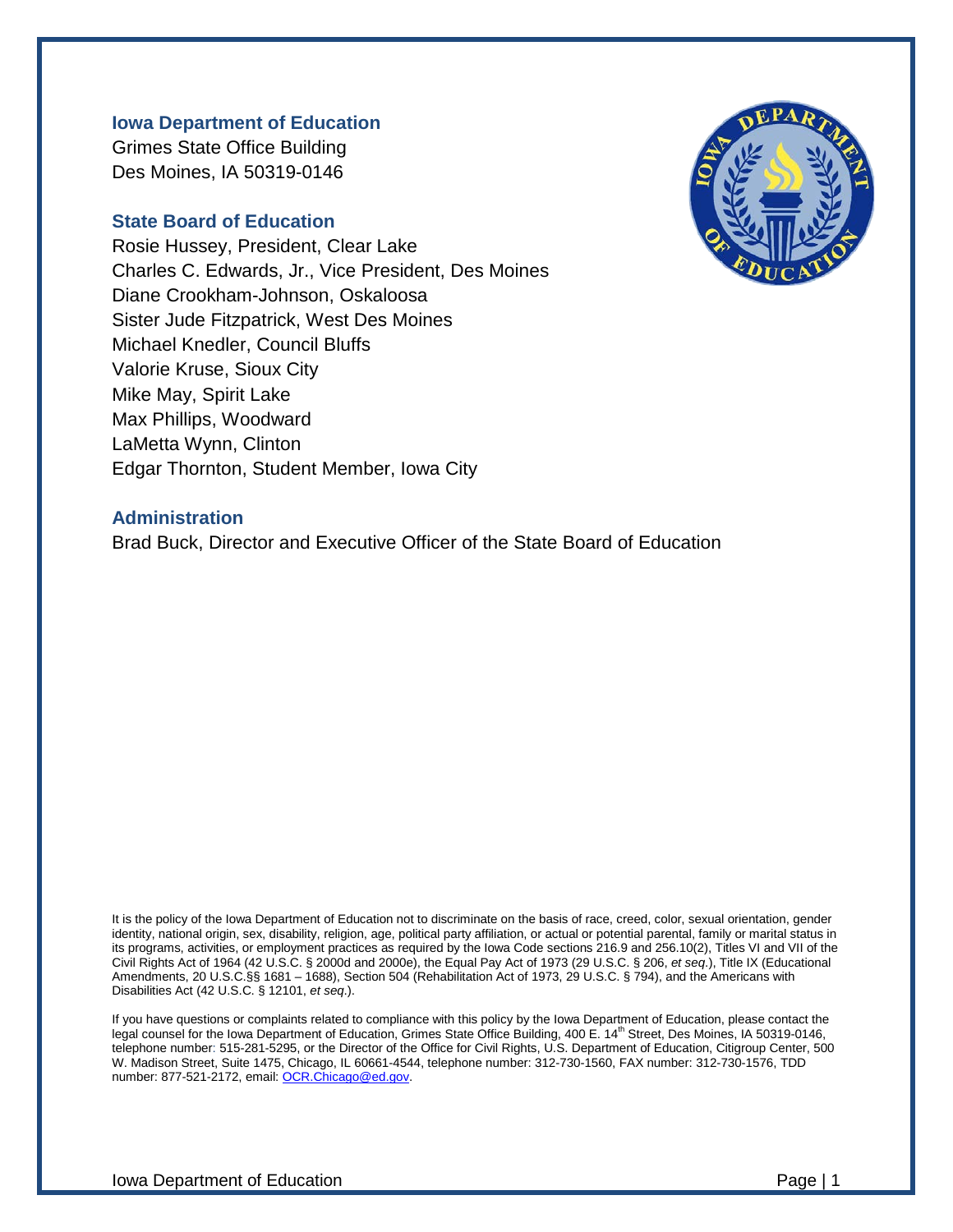# **Table of Contents**

Page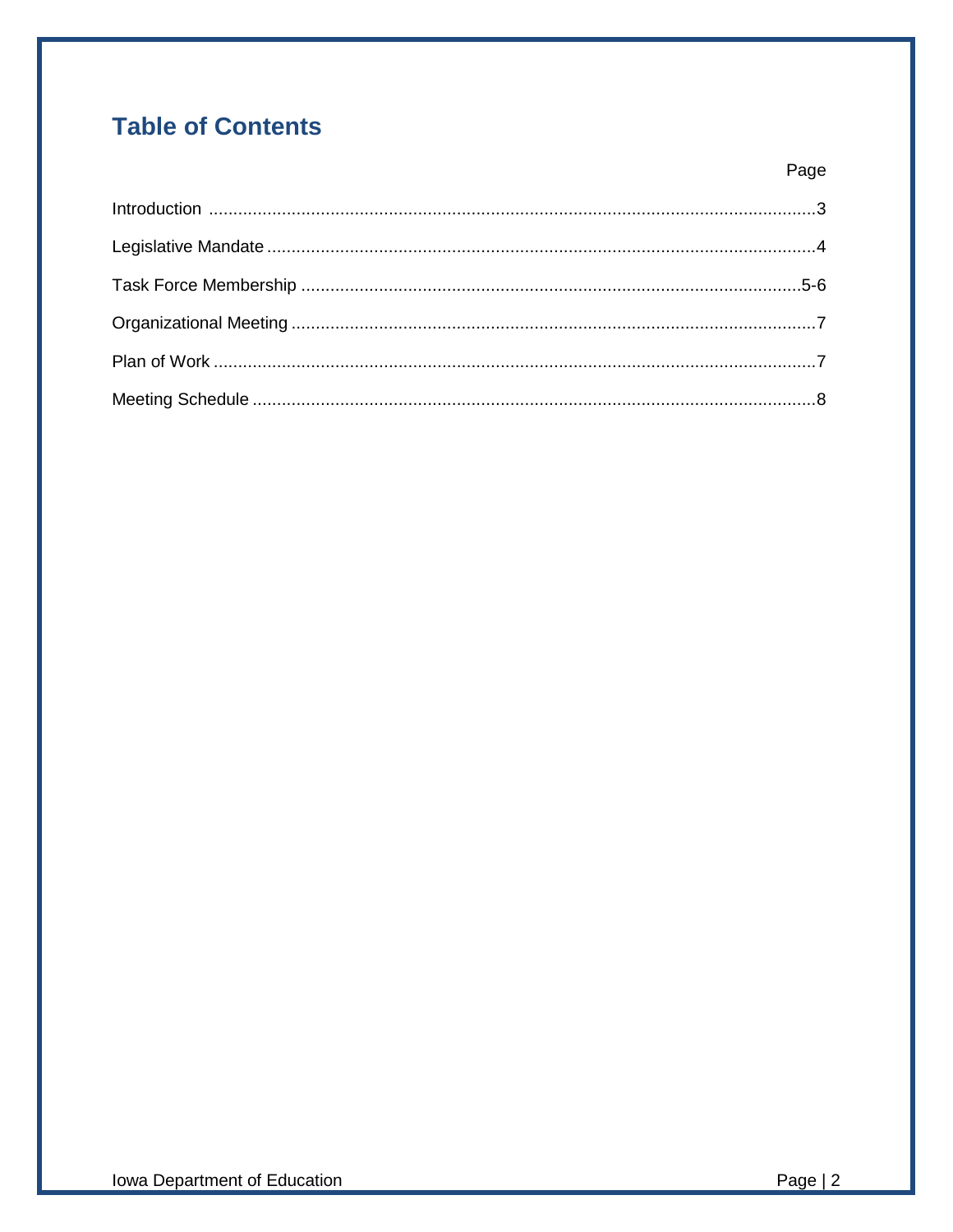### **Introduction**

The global economy is increasingly driven by knowledge and innovation and, in the aggregate, the jobs being created today require a much higher skill level than in the past. Technological change and globalization have eliminated many traditional pathways for diligent low-skill Iowans to enter the middle class. The demand for middle skill workers (for lack of a better term) is expected to grow and outstrip supply. In some sectors, education and skill gaps are already causing essential positions to be left vacant, hampering economic growth. At the same time, hardworking Iowans are left without dignified careers or in jobs without family-sustaining wages. There's a mismatch between the qualifications required for many openings and the education and training of Iowans.

Career and technical education (CTE) is central to the preparation of middle skill workers and to sharpening the state's competitive edge. Iowa has a rich and proud tradition of delivering an array of CTE opportunities through comprehensive high schools that make school relevant to students and help them graduate college and career ready. However, with antiquated state policy, Iowa is not maximizing opportunities to deliver globally competitive programming that meets the needs of its students, employers, and communities.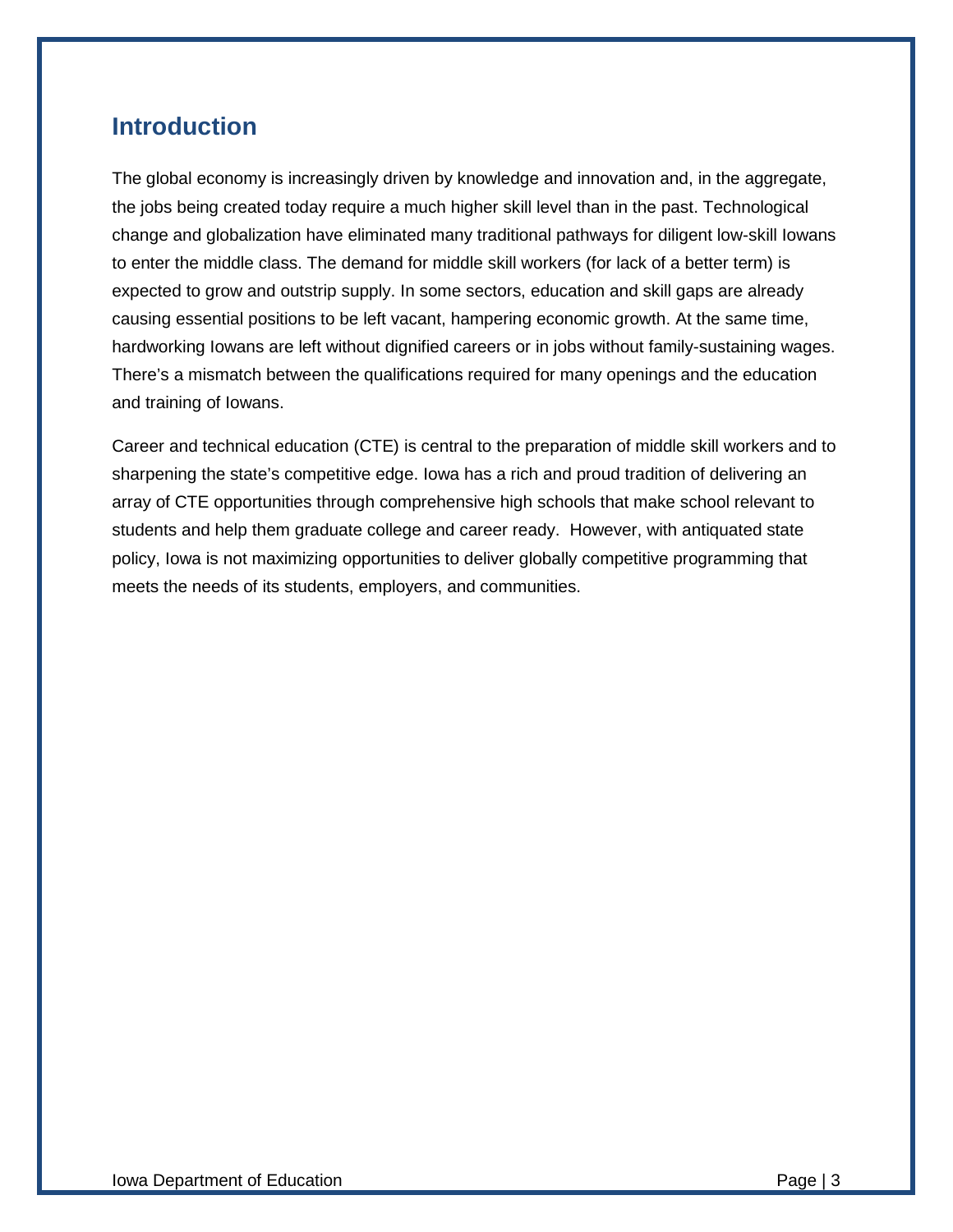### **Legislative Mandate**

The Secondary Career and Technical Education (CTE) Task Force was established as part of House File 604 to make recommendations that reduce skill shortages, enhance economic growth, and ensures that all students have access to high quality, globally competitive career and technical education programs. This legislation directed the Iowa Department of Education to establish a Secondary Career & Technical Education (CTE) Task Force to review and make recommendations on secondary career and technical education programs. This review is to consider measures to ensure consistency in career and technical education program quality statewide.

The legislation directs the task force to review provisions of the Iowa Code and related provisions of the Iowa administrative code relating to vocational (career and technical) education. The task force shall consider measures to ensure rigorous standards, consistency in program quality statewide, alignment with postsecondary programs leading to middle-skill occupations with family-sustaining wages, curricula that align workforce skills with industryrecognized standards where such standards exist, responsiveness to labor market needs, robust business and industry participation, including participation on advisory committees, and efficient statewide delivery of programming. The task force shall also review the definition of "career academy" and review and recommend core components of career academies and regional centers.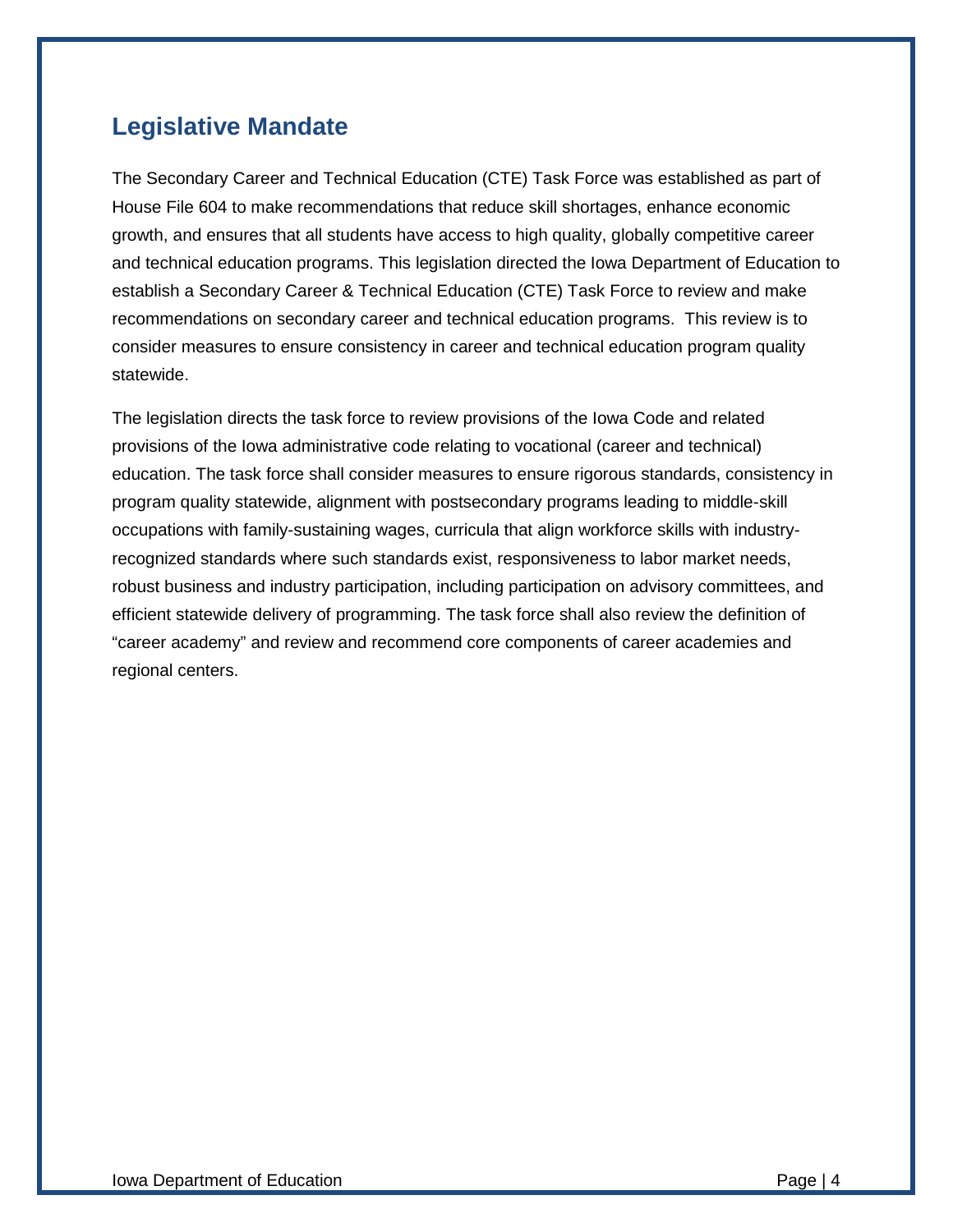### **Task Force Membership**

The Iowa Department of Education established a 25-member Secondary CTE Task Force with broad representation from public school districts, business and industry, community colleges, community stakeholders, organized labor, state agencies, and legislators.

**Lead:** Jeremy Varner, Administrator – Division of Community Colleges **Facilitator:** David Bunting, Independent Education Consultant, Cedar Rapids

Karrie Abbott, Vice President of Community Impact, United Way of the Quad Cities Area, Davenport

Mary Bontrager, Executive Vice President, Workforce Development/Education, Greater Des Moines Partnership, Des Moines

Matt Bruinekool, Educational Consultant, Master Builders of Iowa, Des Moines

Josh Byrnes, State Representative, Osage\*

Mark Chelgren, State Senator, Ottumwa\*

Tom Cooley, Administrative Consultant, Iowa Department of Education\*

Nicole Crain, Vice President, Government Relations, Association of Business and Industry, Des Moines

Greg Dufoe, Superintendent, Adel-Desoto-Minburn Community School District, Adel

Chris Duree, Chancellor, Iowa Valley Community College District, Marshalltown

Murray Fenn, Consultant, Green Hills Area Education Agency, Council Bluffs

Scott Fortune, Iowa Association of School Boards, Des Moines

Jerry Kearns, State Representative, Keokuk\*

Gail Kotval, Iowa Innovation Council Program Manager, Iowa Economic Development Authority, Des Moines\*

Dana Lampe, President, Iowa Association of Career and Technical Education, Marion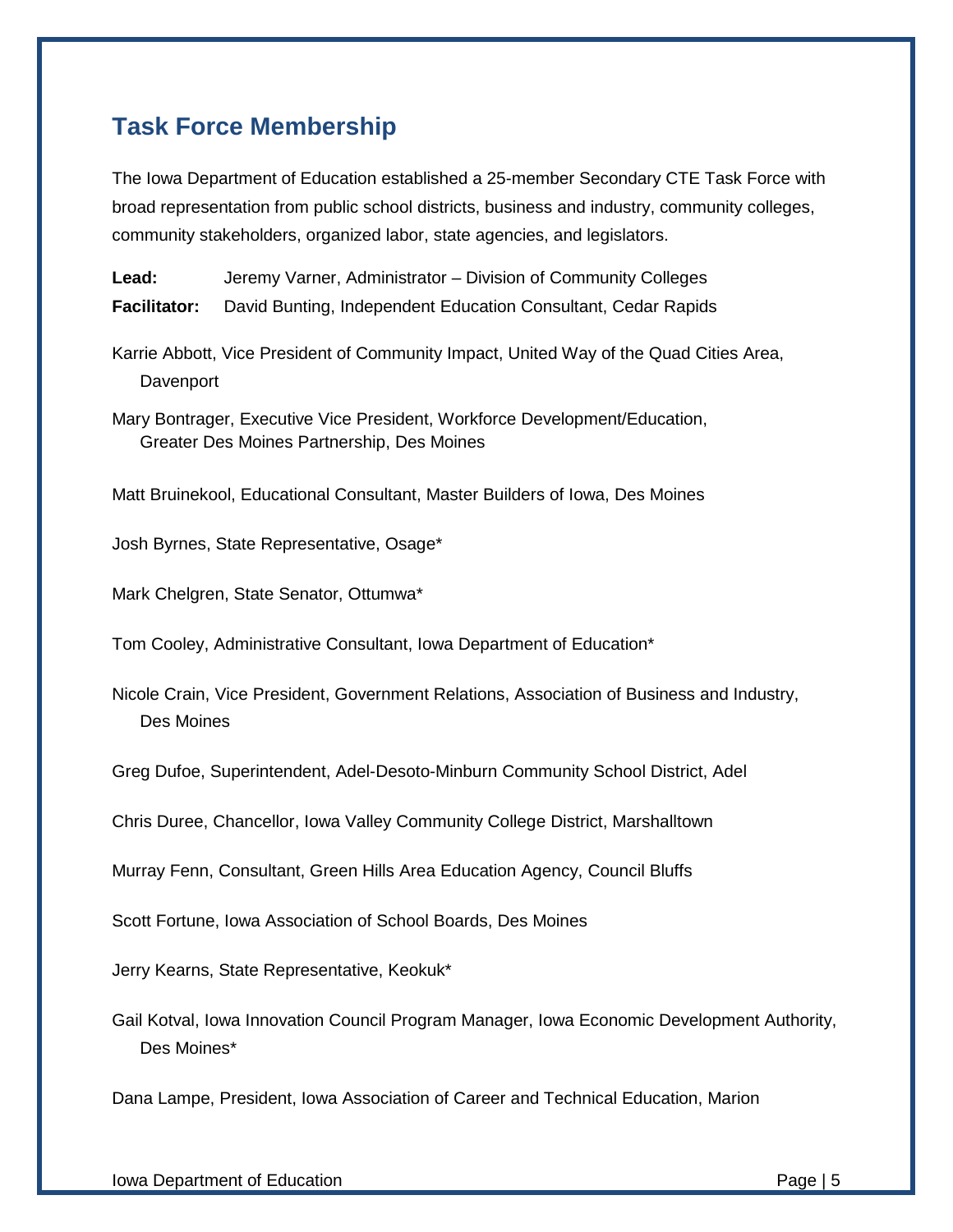D.T. Magee, Executive Director, Iowa Board of Educational Examiners, Des Moines\*

Randy Mead, Executive Dean of Program Development, Des Moines Area Community College, Ankeny

Kathy Nacos-Burds, Vice President of Academic Affairs, Northeast Community College, Calmar

Julie Rosin, Assistant Director, Central Campus, Des Moines

Vicky Rossander, Executive Board Member, Iowa State Educational Association, Des Moines

Ken Sager, President, Iowa Federation of Labor, AFL-CIO, Des Moines

Brian Schoenjahn, State Senator, Arlington\*

Elliott Smith, Executive Director, Iowa Business Council, Des Moines

Lisa Stange, FCEDS Program Coordinator, Iowa State University, Ames

Ed Wallace, Deputy Director, Iowa Workforce Development, Des Moines\*

Jeff Weld, Executive Director, Governor's STEM Advisory Council, Des Moines\*

\*Ex-officio/nonvoting member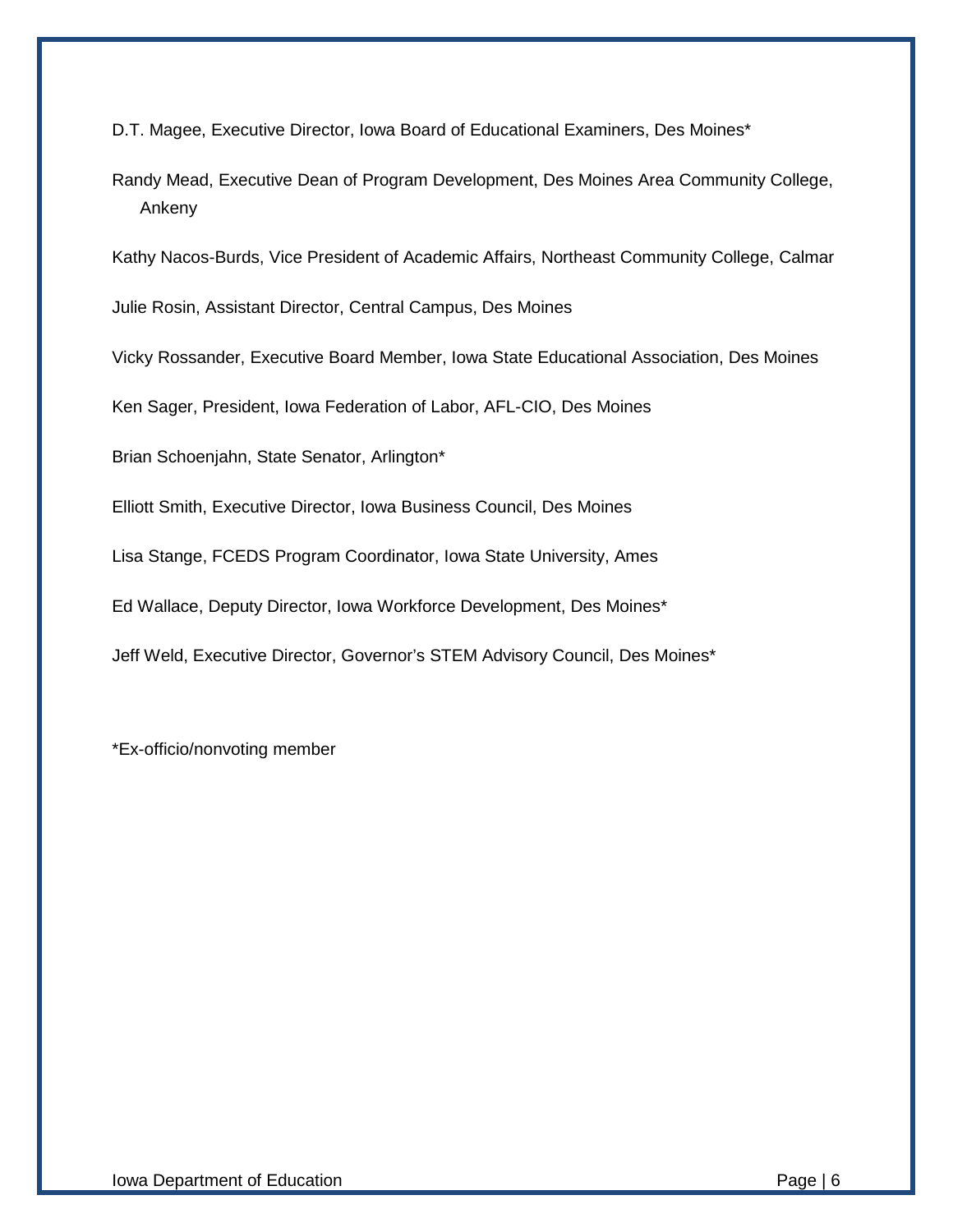### **Organizational Meeting**

The Secondary CTE Task Force was convened on December 19<sup>th</sup> on the Ankeny Campus of Des Moines Area Community College, from 10:30 a.m. – 2:30 p.m.

The meeting included an overview of the legislative charge of the task force, the importance of the group's work, and foundational information regarding secondary career and technical education in Iowa. A resource notebook was provided to each task force members that included materials related to state law, CTE standards, career academies, career readiness, labor market information, and national studies.

Participants discussed key issues, barriers, and challenges for CTE at the secondary level. Information from these discussions was summarized to guide the task force's future work.

#### **Plan of Work**

The Secondary CTE Task Force will meet three times during the upcoming year. Smaller work teams, which will report to the full group, are being established around topic areas identified by the members and legislation. The work teams will likely be expanded to include individuals with specific expertise. Much of the small group work is expected to be completed through electronic meetings.

HF 604 established a two-year timeline for the task force to complete its work. A final report including findings and recommendations will be submitted to the legislature no later than November 1, 2015.